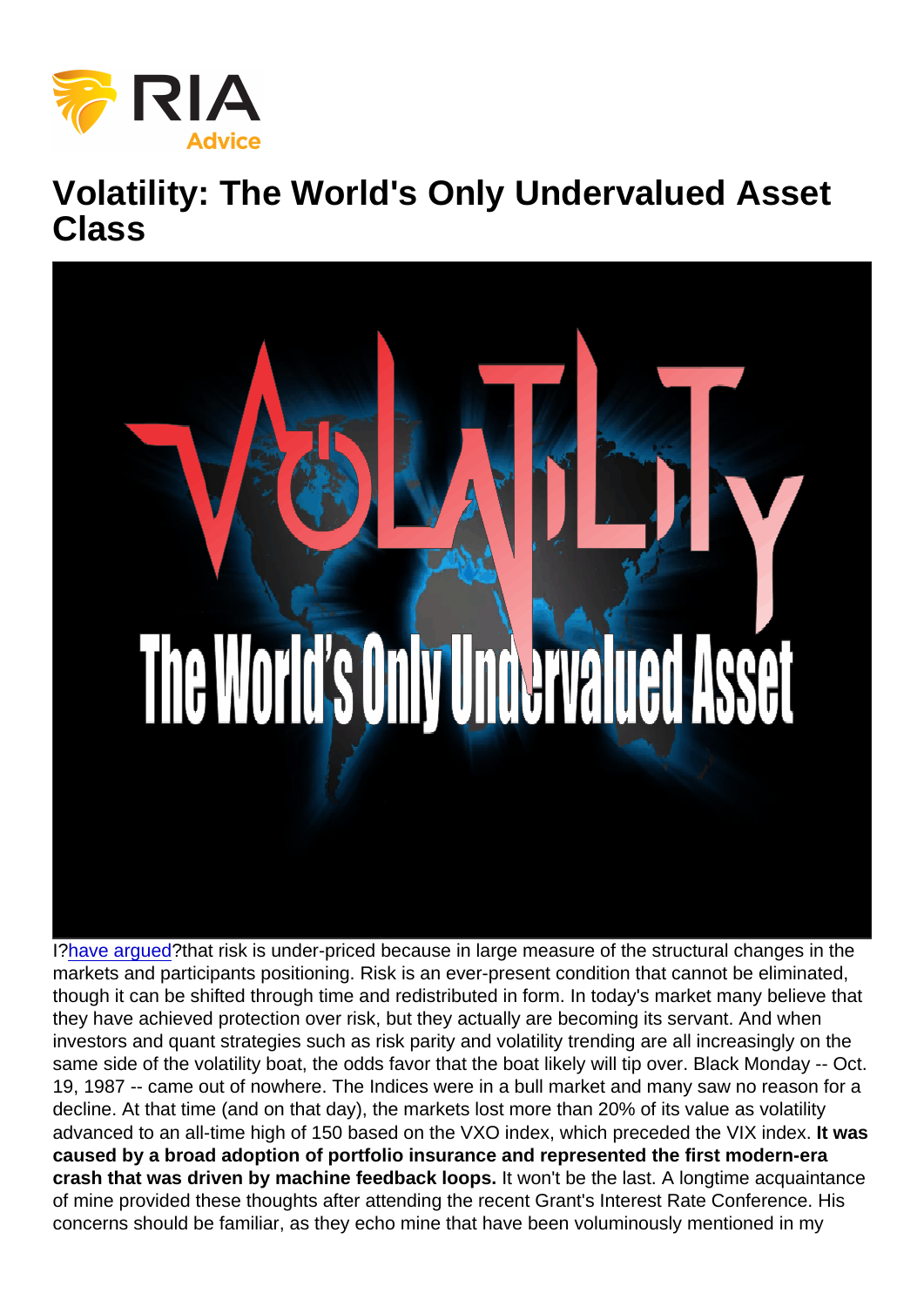Diary over the last two years: I have made the point many times over the last several years that I thought the structure of the market was such that it couldn't really decline, it could only crash. In the last year or so I have been able to put some meat on the bones of that idea based on data from various people. After the recent Grant's Conference**, I shared the thoughts from one of the speakers who had tallied up the data to show that there are various strategies that mimic portfolio insurance and were sizable enough to create a similar outcome.**Cole's paper goes into detail about that, and other factors, and I think that anyone who has any exposure to the market -- either by having money in it or because you participate in our economy (which is to say, everyone) -- needs to understand the points made in this report. Just to share a few thoughts to wet your whistle, he notes that what we have been seeing lately has created a situation whereby, "Responsible investors are driven out of business by reckless actors. In effect, the entire market converges to what professional option traders call a 'naked short straddle...a structure dangerously exposed to fragility." He then adds, **"Volatility is now the only undervalued asset class in the world."?The Price for Business As Usual:** Cole goes on to describe the "global short volatility trade" as, "any strategy that derives small incremental gains on the assumption of stability in exchange for substantial loss in the event of change." One of the perverse reasons why a strategy as destined to fail as this is continues is because it can work longer than one would think that it should, and then participants pile in thinking that the naysayers are delusional. Cole adds,

"Many investors, and even practitioners, are ignorant or in denial that they are holding a synthetic short option in their portfolio. In current markets, there is an estimated \$1.12 to \$1.42 trillion in implicit short volatility exposure..."

He then describes what happens to folks who are in this boat where they all happen to be "short" gamma."

"When large numbers of market participants are short gamma, implicitly or explicitly, the effect can reinforce price direction into periods of high turbulence."

In other words, if the market starts down, everybody has to try sell at the same time, which is precisely what happened in 1987.**The Frequency Illusion:?**Cole then makes a side comment about algos and computerized trading that I thought was very important:

"**Markets are not a closed system. The rules change.** As machines trade against machines, self-reflexivity risk is amplified. Ninety percent of the world's data across history has been generated in the last two years. It is very hard to find quality financial data at actionable time increments going back past 20 or even 10 years. Now what if we give all the available data, most of it extremely recent, to a machine to manage money? The AI machine will optimize to what has worked over that short data set, namely a massively leveraged volatility trade. **For this reason alone, expect at least one major massive machine learning fund with excellent historical returns to fail spectacularly when the volatility regime shifts...This will be a canary in the coal mine."**

As an addendum to my friend's input, I'm providing this link to?*MarketArmor*,?which offers up a more detailed analysis and warning, "In the Shadows of Black Monday -- "Volatility Isn't Broken... The Market Is." It reads in part:

"The Global Short Volatility trade now represents an estimated \$2+ trillion in financial engineering strategies that simultaneously exert influence over, and are influenced by, stock market volatility....In nature and markets, when randomness self-organizes into too perfect symmetry, order becomes the source of chaos.A reflexivity demon is now stalking modern markets in the shadows of a false peace...?and could emerge violently given a rise in interest rates. Non-linearity and feedback loops are difficult for the human